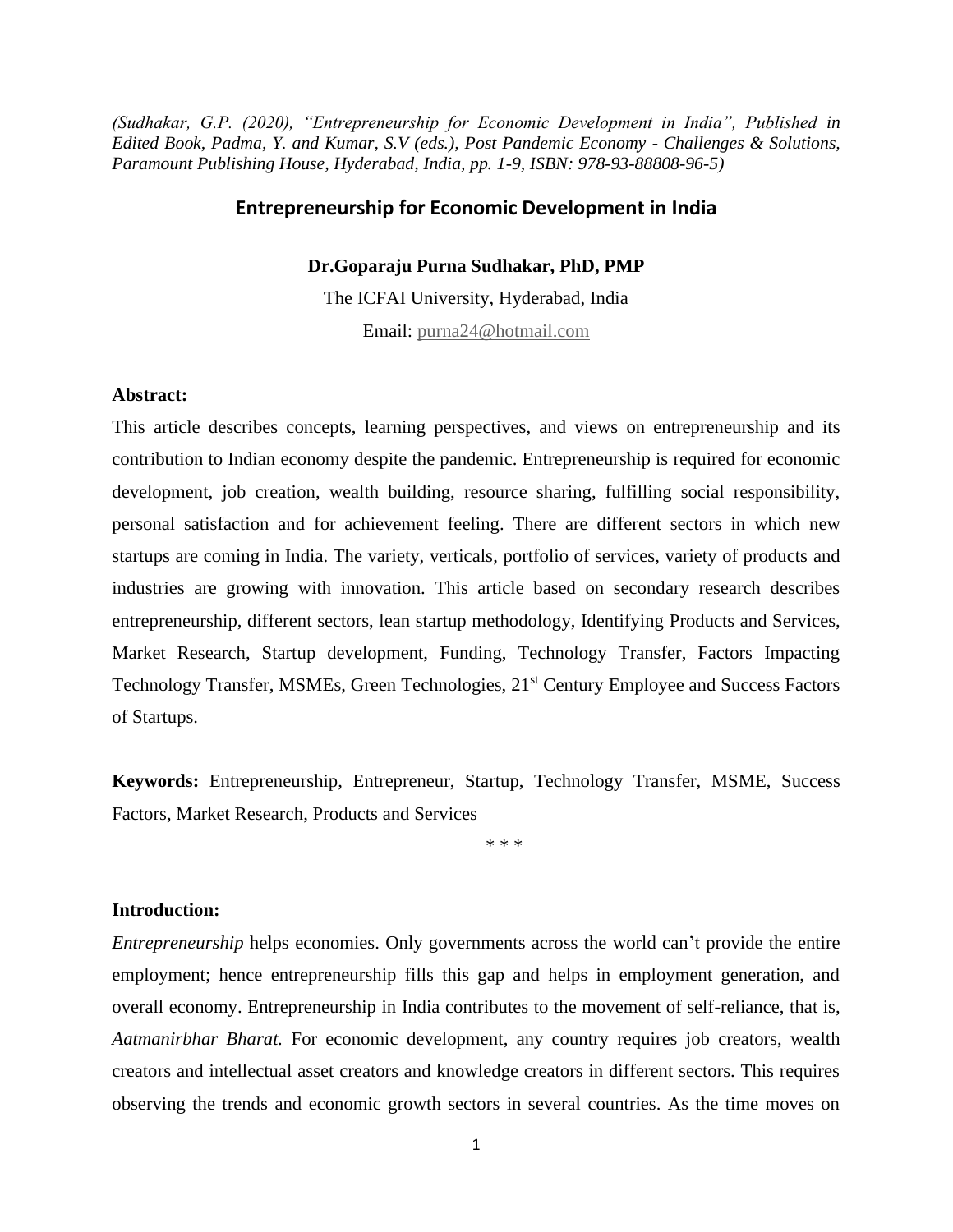some sectors and disruptive technologies create new industries and avenues such as mobile industry and payments industry. Some industries become redundant or outdated. Some industries grow horizontally and the intersection of industries become blur with the advent of technologies and automation. Following sections in the article discuss Entrepreneurship, Lean Startup Methodology, Identifying Products and Markets, Product Development, Services, market research, Startup Development, Funding, Technology Transfer, Factors Impacting Technology Transfer, MSMEs (Micro, Small and Medium Enterprises), Green Technologies, Human in Entrepreneur, Industry and Labour Relations, 21<sup>st</sup> Century Employee, Incubation Center, and Success Factors of Startups.

**Entrepreneurship**: comprises innovation management, business model development, emerging technologies, proof of concept, business plan, accounting, managing intellectual property such as patents, trademarks, copyrights; marketing, finance, lean methodology for startups and valuation for startups. Entrepreneurship evaluates whether team is required, tests product developed and test markets the product as well. Social entrepreneurship is also part of economy. Entrepreneurs should have risk taking ability. IPR (Intellectual Property Rights) is the way to protect entrepreneur's intellectual property such as patents, copyrights, and trademarks. The mantra for *Entrepreneurship* is:

# **"Think Big** ➔ **Start Small** ➔**Make a Mistake** ➔ **Learn** ➔ **Then Grow Slow** ➔ **Grow Really Fast"**

**Lean Startup Methodology:** Think Big, Start small, Make Everyday Successes/Progress, Make Mistakes, then Learn, then grow, and finally grow really fast. It is best practice to focus on your strengths rather than on weaknesses. Successful entrepreneurs setup ventures in areas such as Consumer Electronics, Artificial Intelligence, Healthcare Automation, and Food Science etc. Steps for Progress of a Startup are shown in Figure 1. It is best practice to make sustainable small changes to the enterprise.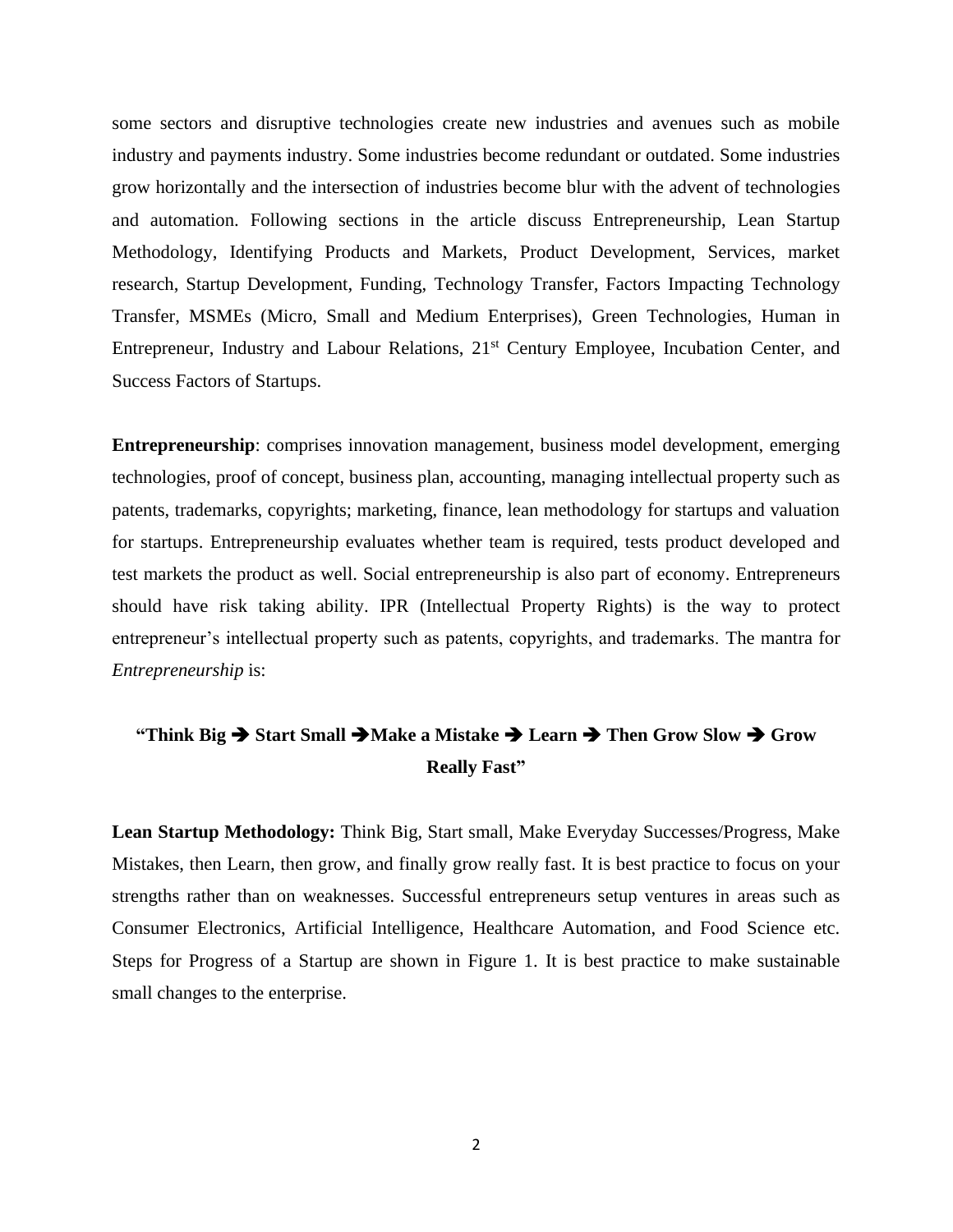

**Identifying Products and Markets:** i) Individual skills of entrepreneur or the skills of entrepreneurial team becomes the foundation for products and services the startup is going to make. ii) The passion of the entrepreneurial team identifies the markets and industries in which the proposed startup is going to operate or market the developed products into. Both the identified products and services, and the markets and industries, together gives the "Business Model" for the startup. When a product is built and sold, the main question comes to customer's mind while making a purchase decision is "Cost Vs. Value". That is, a typical customer thinks, "what is the cost as a customer I am spending", and "what is the value? I am getting for the money spent". Hence, cost vs. value proposition is important when fixing a product price. The current day business models are following subscription approach as a service; instead of a flat rate huge product price.

**Product Development:** involves seed funding, sometimes crowd funding. The product development process includes build-test-learn, beta product release, product launch, marketing, distribution and sales. Market research is required to do product design. When selling the product, organization should know who is the customer?, such as English speaking, Hindi speaking, students, industrial organizations, retired people, etc.

**Services:** they usually take one variable at one time. They require sales push and involve services management and accounting. Startup foundation depends on whether there is real demand for product or service in the market. Entrepreneur has to think different pricing models for products and services; for example subscription model, one time payments etc. During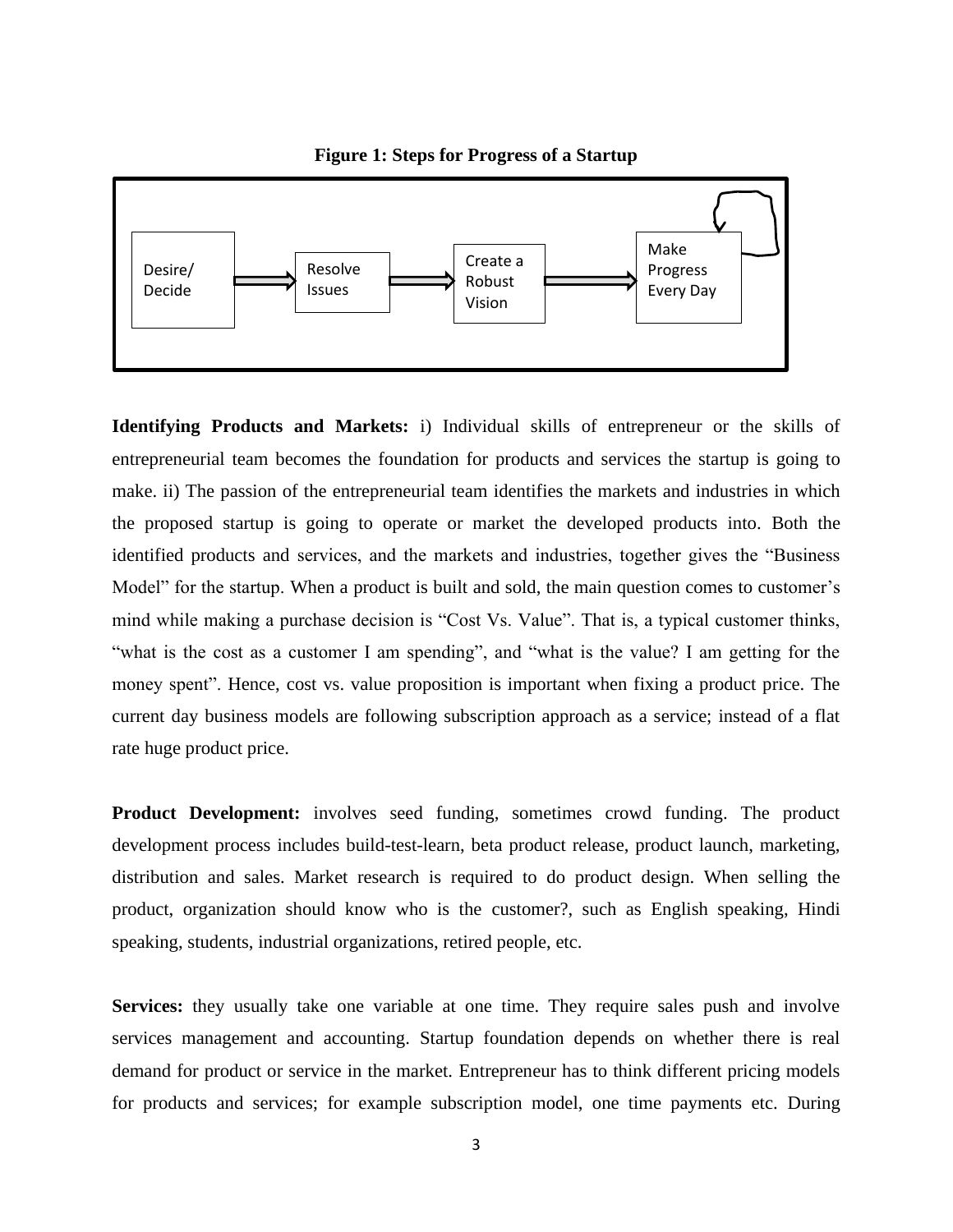Covid-19 pandemic, services sector has been effected across the world. However, these services firms, specifically e-commerce players experimented, learned, improved operations and made supply chain effective with safety and security measures. One more thing is during Covid-19, all contracts in business and government became e-contracts.

**Market Research:** Market research can be carried in two ways. They are:

- i) *Primary Research*: uses original first hand data collected from customers/consumers
- ii) *Secondary Research*: users already published data in journals, publicly available databases, magazines, industry newspapers, trade publications, and different departments open data.

One should look at the data in a holistic approach. Market survey executives collect data using the questionnaire developed in primary research. The *market research process* involves defining research problem, research objective, literature review, hypothesis definition, questionnaire design, data collection, data preparation, data analysis using statistical techniques and summarizing or drawing insights from research findings.

# **"Raw Data** ➔ **Information** ➔ **Knowledge** ➔ **Insights"**

Language used in questionnaire, type of questions used, number of questions in questionnaire, complexity of questions, mode of administering the questionnaire decides the response rate from users. After data collection, data preparation involves correction, elimination of errors, or delete specific variable. Some of the statistical techniques used in data analysis include mean, mode, median, standard deviation, chi-square test, correlation, regression, t-test, ANOVA (Analysis of Variance), MANOVA (Multivariate Analysis of Variance), etc. The questionnaire reliability and validity can be tested using Cronbach Alpha test. Selecting right statistical tool is very much important for the market research. If the correct tool is used, inferences and insights will be accurate. Statistical techniques test the hypotheses. The statistical tool going to be used should be in sync with the statistical technique planned to use. The choice of statistical techniques depends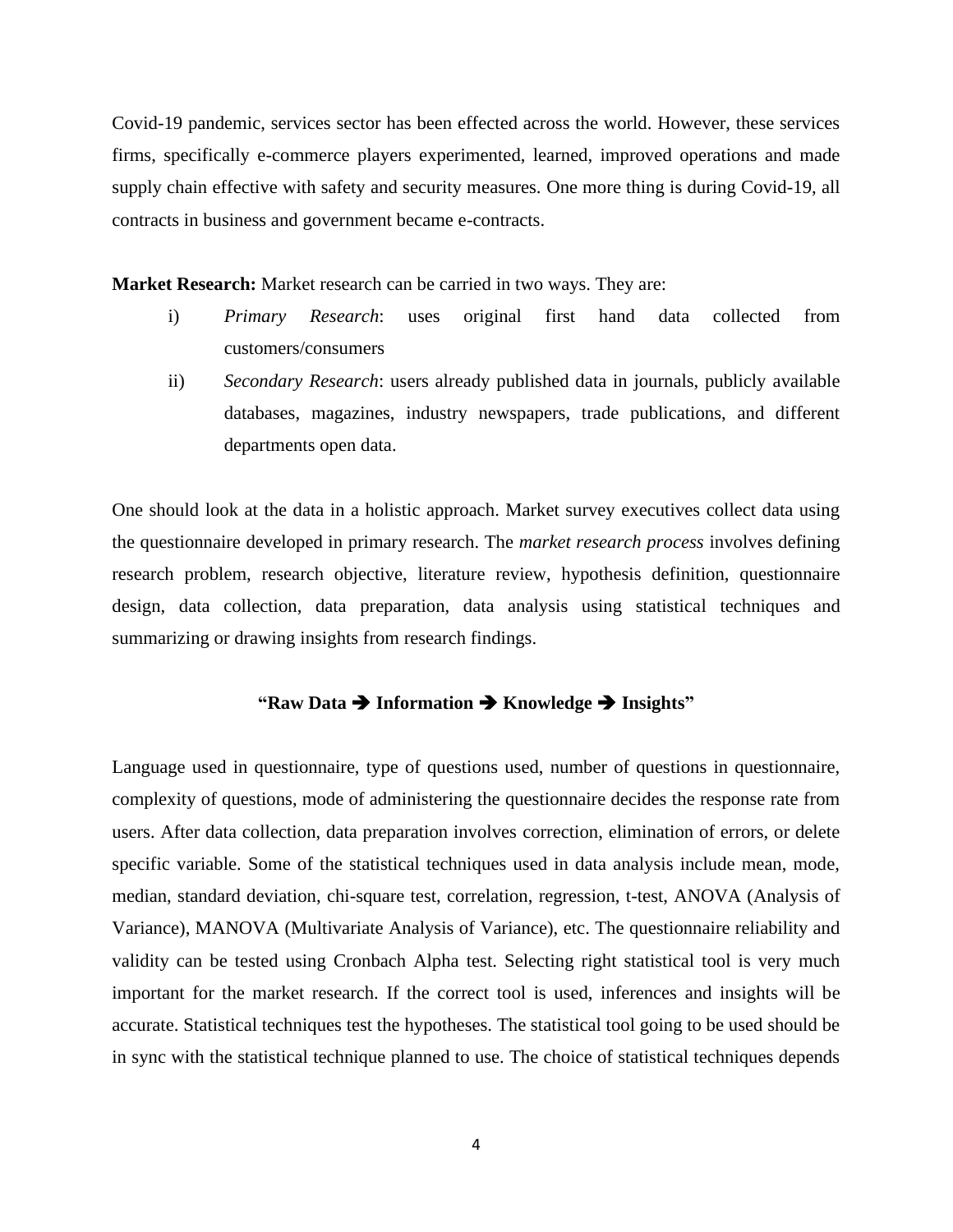on the types of research variables, types of analysis, nature of variables, distribution of data and number of data sets in the sample.

**Startup Development:** it starts with people joining together. It involves:

- i) *Making Things People Want:* this process involves developing the products and services people in the society need. This comes with the market research and secondary research.
- ii) *Making People Want the Things:* this process is nothing but the digital marketing process for the startup.

Startup should have a unique business proposition. It should build sustainable business model. Entrepreneur should build the sustainable, repeatable, and scalable business.

**Sectors:** Current day graduates are coming up with startup ideas in sectors such as logistics, food products, agriculture, fisheries, retail, FMCG, energy, travel and tourism, food technology, packaged goods, cold storage, solar energy, irrigation, textile, garment, accounting services; and technology sectors such as big data, cloud computing, sensors, internet of things, artificial intelligence, block chain, crypto currencies, 3-D printing, financial technologies, mobile banking, payments and lending technologies, etc.

**Funding:** some investors such as angel investors, venture capitalists, private equity firms invest in specific sectors according to their organizational/investment fund portfolio. Entrepreneur when targeting specific venture capitalists (VC) should do prior research about the VC firm, their portfolio, interests, type of startups they fund, amount of funding they provide, and the tenure they remain invested in the company, etc. Some of the VC firms provide rapid grants for the startups. For example, during 2020, there is much demand for sanitation products startups, etailers, essential goods suppliers, and PPE kits industries. During pandemic, some entrepreneurs even succeeded in converting risk into opportunity with improved process.

**Technology Transfer:** involves transfer of technologies from advanced countries to the less advanced countries using licensing of patents. Technology transfer acts as a bridge between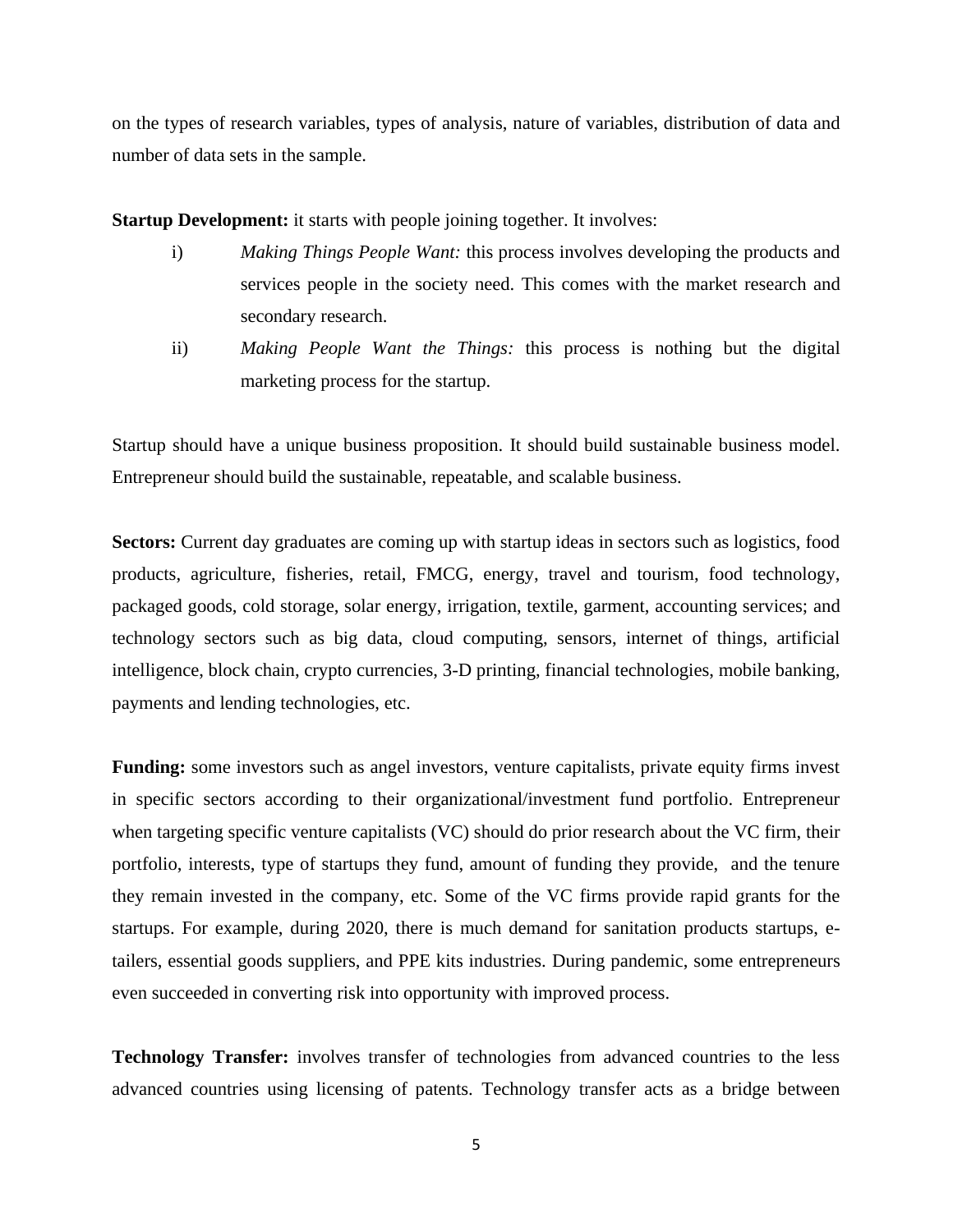innovation and business. Sometimes, it may involve several countries. As on June 2020, for example, institutions such as SERUM Institute of India and ICMR (Indian Council of Medical Research) in India are working towards the vaccine for Covid-19. Universities bridge product development through providing research inputs. Some technologies which were started like technology push in to market, after sometime they may become market pull technologies. For example, initially mobile technologies were pushed into the market; later on market pulled the mobile technologies and drove the technology development. Technologies can be categorized into 3 different categories. They are

- i) *Innovative Technologies*: are the new products, processes, ideas which are to be commercialized; require commercialization followed by product sales.
- ii) *Emerging Technologies*: are the new technologies and the technology development in progress in an incremental way.
- iii) *Established Technologies:* are proven technologies commercially being used by consumers and industries.

Technology transfer should consider what the country requires. The factors such as capital required, business environment (both local and global), legislature, government policies, and how government boosts the technology impact the technology transfer. Drug discovery includes research and development; and production involves manufacturing capabilities. Technology transfer can be done at two stages: 1) through R&D to production (or) 2) post marketing feedback; For any country's economic development, continuously acquiring technologies is important. One more aspect is the affordability to technology. Some of the generic medicines are exported from India to US, UK and developed nations by pharmaceutical companies such as Torrent and Cipla. Companies like Dr. Reddy laboratories and Ranbaxy are developing Indian formulations; Johnson and Johnson and Eli Lilly are developing global pharma formulations. Like this Indian pharma players are diversified into three categories such as generics manufactures, local formula developers and global formula developers.

Across the world different countries are putting cross licensing system and adding to medicine patent pool. Different countries are working on multi drug combinations as well, creating new economic portfolio in their countries. Training workforce, transfer of physical material, voluntary licensing can help the technology transfer. Collaboration can be at sharing of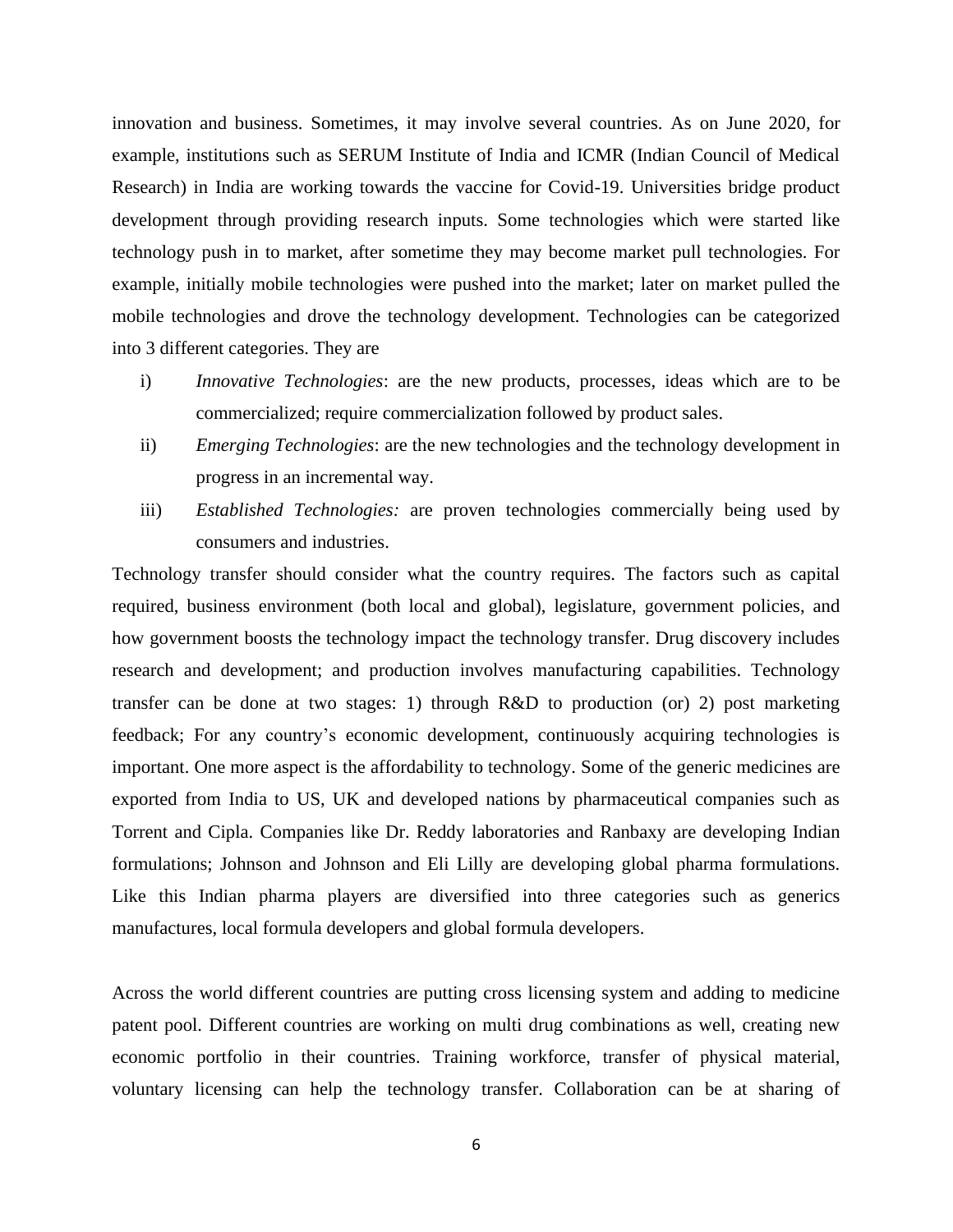knowledge. India has limited R&D capacity in pharmaceuticals; whereas its manufacturing capacity is huge and significant in the world. Technology transfer initially may be bit expensive, but over a period of time, after achieving technology absorption, Jugaad (developing with minimal resources under uncertainty--India's core competency), and cost efficiency, technology transfer helps the economic development. Industries such as hardware, chip making and electronic devices moved from technology transfer to development of innovative indigenous products in some countries.

**Factors Impacting Technology Transfer:** the factors impacting technology transfer from one country to another country includes: financial factors, resource factors, competition, regulations from different governments, economic aspects, and royalties for technology developers and intellectual property developers. For example, in case of pharmaceuticals, commercialization and product sales are mostly dependent on the interfaces with IPR (Intellectual Property Rights). Access to medicine across the world is a major issue. TRIPS (Trade Related Aspects of Intellectual Property Rights) agreement somehow protects the public health, promotes technology innovations, and enables transfer of knowledge between different parties. IPR realizes the money for technology developers from the market. For example, in case of essential and emergency drugs, India has opted for compulsory licensing. Based on the need, compulsory licensing principles are applied in India for essential/emergency drugs during pandemics. Effective absorption of technology and technology diffusion are important particularly for less developed countries. Technology absorption proved to be a big issue during technology transfer process.

For example, Taiwan and South Korea started with reverse engineering and with technology absorption, today they became pioneers in chip making. Another example is effective technology absorption from Bangladesh enabled Kenya to become a leading player in textile industry. Here technology absorption played a major role. Similarly, In IT Industry, India started with manpower supply, slowly it moved up the value chain towards business application development, enterprise integration, systems software and product development; which became possible with the technology absorption by the skilled workforce. With collaboration and technology, India could become largest generics medicine producer in the world. The challenge,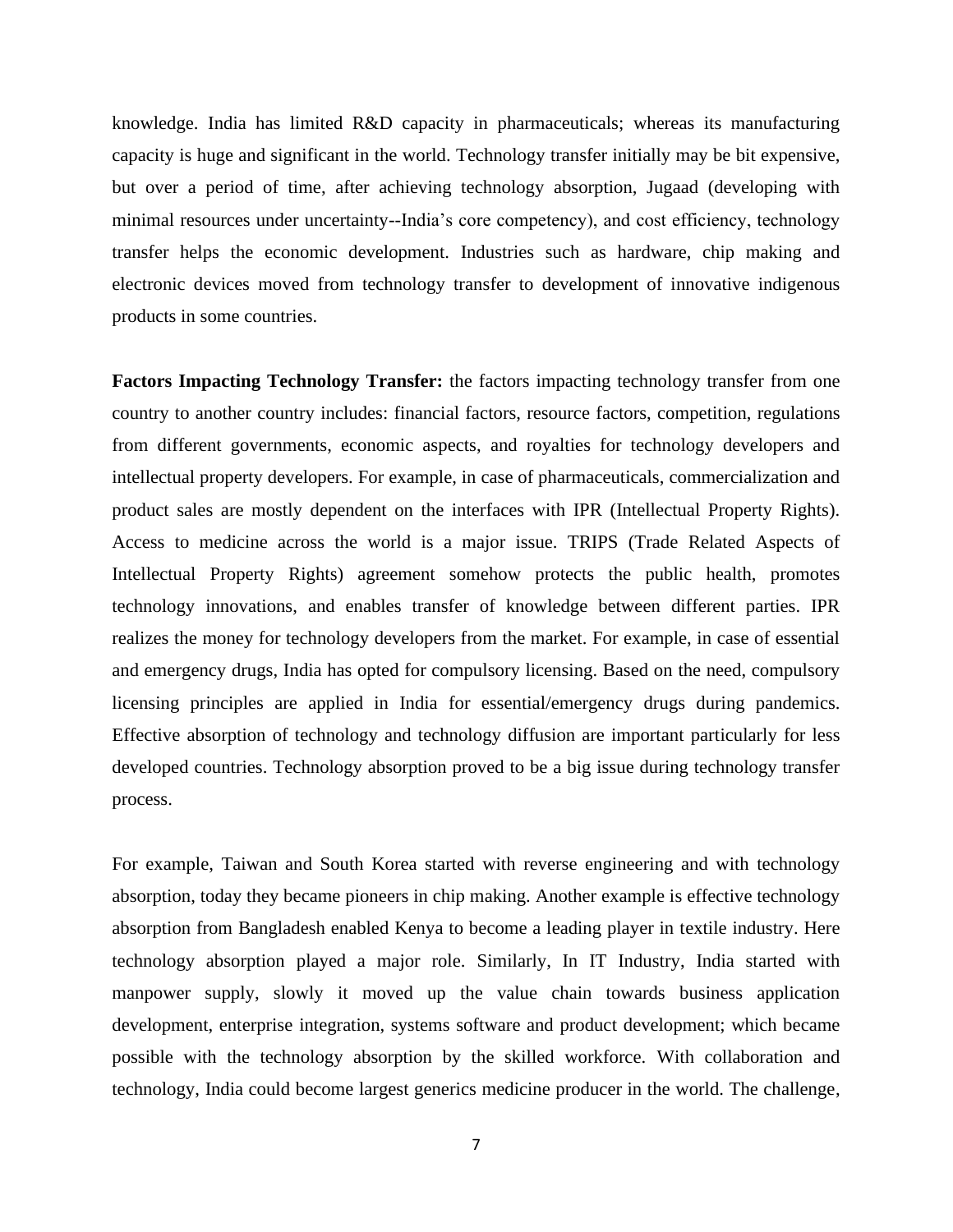access to medicine, is because of the related IPR issues. For any country, just knowing the technology blue print or writing specifications for patents is not sufficient; the most important thing is the technology absorption for economic development. Some countries instead of manufacturing their own pharmaceutical ingredients, they import because of the cost advantages. Similarly, contract manufacturing develops its own market.

**MSMEs (Micro, Small and Medium Enterprises):** pandemic like Corona gave lot of opportunities particularly in MSME sector in manufacturing masks, PPE (Personal Protective Equipment) kits and testing equipment. Creativity and self-reliance played major role during pandemic in India. Telemedicine Society of India has significant role during pandemic. Since March 2020, telemedicine guidelines became a reality in India; proved that there are wider applications of technology. The best practices followed during pandemic in India include safety of health records, privacy and solution development. During equipment development, there is cost-benefit advantage for the economy.

**Green Technologies:** for the threat coming to climate with traditional equipment such as AC, fridge, and TV, green technologies can help. Green technologies can help in handling the climate change challenge in 21<sup>st</sup> century. Top-20 green technology startups are from US and Europe. As on 2020, there are few green technology startups in India. Product innovation is required to include green technologies. In future, there is possibility to emerge green services related to green technologies because the services sector revolves around the products. For example, WIPO (World Intellectual Property Organization) has started a new platform/services related to intellectual property matters and assets in green/climate change related areas. Another example is, Japan, a pioneer in patent technologies, has Green Technology Practice Program (GTPP).

Industries which have maximum potential for climate change include textile technologies. The global nearly \$1 trillion dollar textile industry consumes lot of natural resources such as water to make a piece of jeans trouser. These kinds of industries to follow the green approaches have to recycle the water and pollute less. Compulsory licensing and affordability of patent can make solar energy and medicines available to the developing countries. In case of life saving drugs, India can go for compulsory licensing on need basis. Post-Covid is the time to promote solar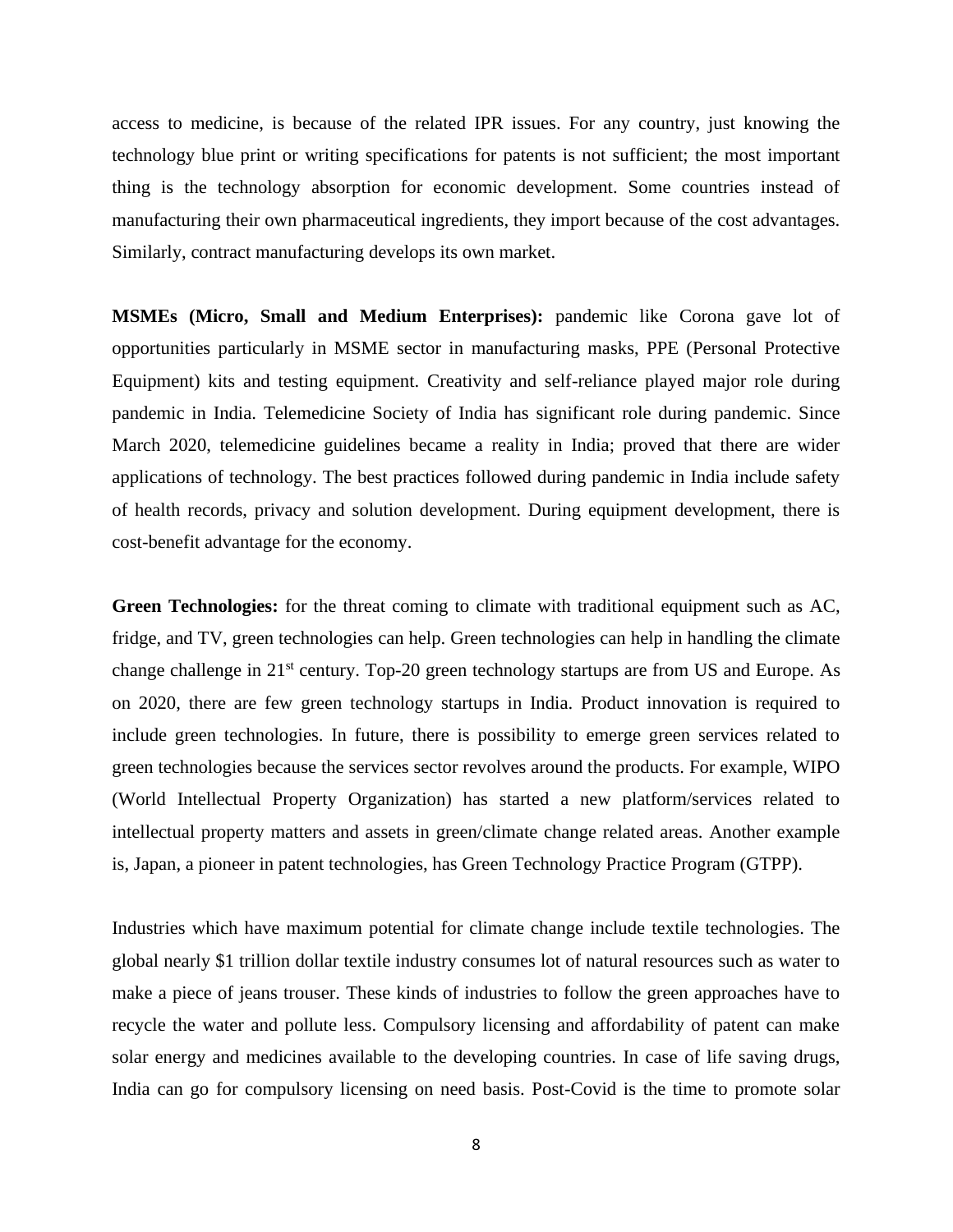energy, green technologies and patent commercialization. Some of the private equity firms are investing in green technologies. For example, green technologies have wider application in agriculture and construction industries in India. Also, India's automobile industry migration from BS-III to BS-VI involved green philosophy reducing carbon emissions and technology transfer. In energy sector, India took technologies from South Asian countries.

**Human in Entrepreneur:** Left brain of the entrepreneur acts analytical, data crunching, and Mathematics oriented. Right brain of the entrepreneur exhibits soft characteristics such as creativity, people skills, emotional intelligence, etc. For entrepreneur, during the course of venturing process, it is best practice to have a mentor. He or she should make a habit of winning everyday bit by bit. Entrepreneur should be aware of different ways/types a startup can be registered formally. More preparedness can result into confidence in entrepreneur, in turn giving less feeling/stress of risk for the venture startup.

**Industry and Labour Relations:** with the industry 4.0, the dynamics of labour relationships are changing rapidly across the world. Work from home, decentralized jobs, light/agile office infrastructure, work round the clock, optimize resource utilization have gone up in the value chain across the industries. Artificial intelligence and Green Human Resources practices have entered into labour relationships. The future workforce should be the emotionally competent workforce.

21<sup>st</sup> Century Employee: Organizational skills, practice, business etiquette, and personal appearance play major role in employee selection. Communicating clearly, keeping the facts on the table, learning, and listening carefully can save lot of time and reduce lot of rework for the enterprises. Organizations are looking for employees with positive attitude, technical skills, soft skills, original thinking, logical thinking, analytical thinking, influential capacity, who love the job, and who won't get tired kind of skillset in their employees. Employees who takes initiative, have balanced approach, can work in teams, can communicate well, and who can understand the team dynamics have an edge over other employees in an organization. A team can deliver more than the sum of individuals' performance put together. Hence, working in teams is an essential skill particularly in product development in 21<sup>st</sup> century. Clarity and originality of thought is also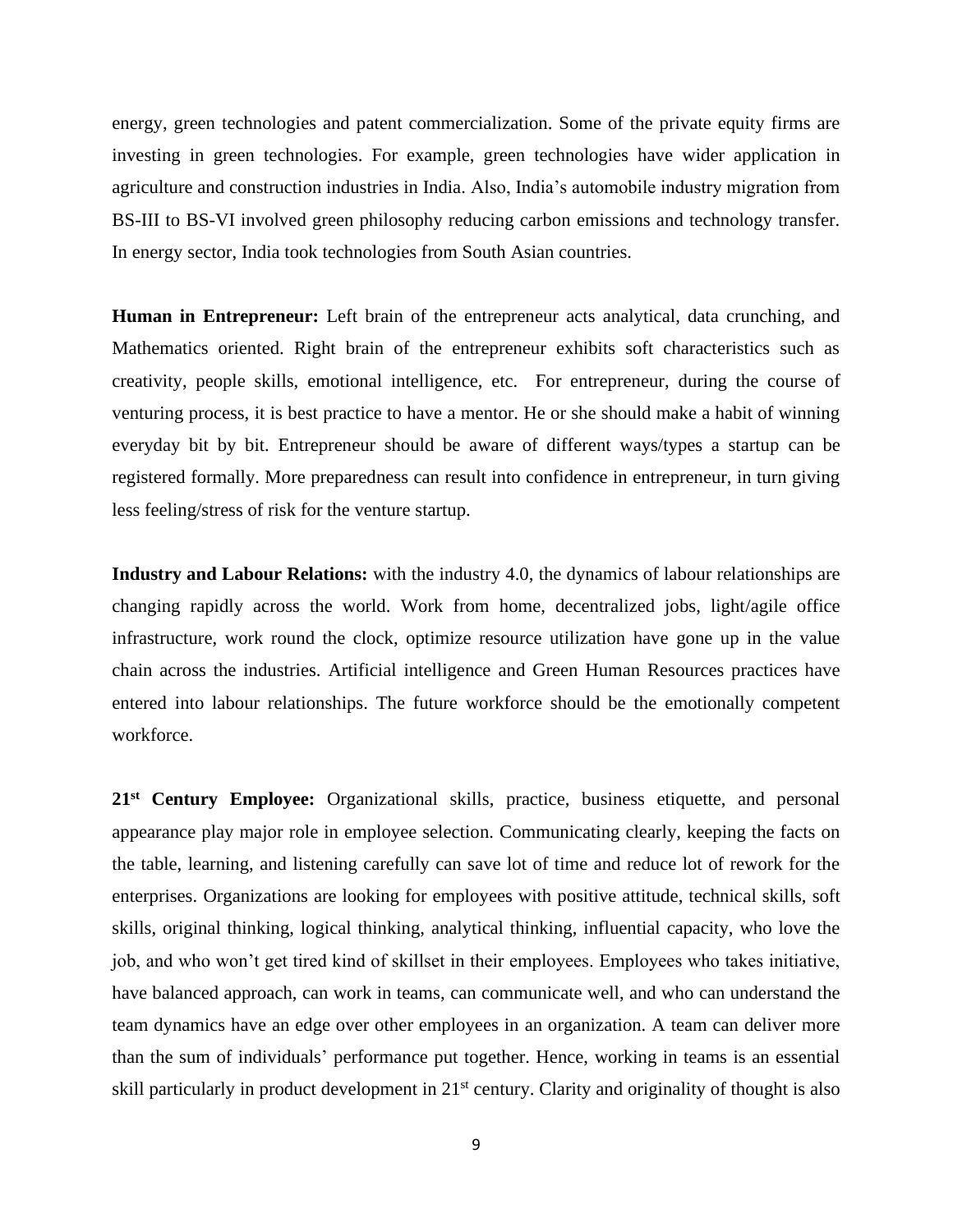important for current day employees. During pandemic, many governments and business organizations used war rooms (collocate all cross-functional staff) for handling day to day business operations. To work in war rooms, employees are to be attentive all the time, participate in team work, support the supply chain, keep updated themselves about the situation round the clock. The advantage with war rooms is employees get opportunity to work closely with top management or leaders of the organization, quick and spot decision making, evolving new processes, and sometimes it may even lead to reengineering the earlier established business processes. This experience helps the employee in vertical growth in an organization and the industry. It also gives cross functional exposure and employee can look at the macro/bigger picture.

Incubation Center: provides guidance, initial physical office facilities, handholds the graduating students/budding entrepreneurs, helps in conceptualization, ideation and validates the idea, provides mentoring in technology and business, strategizes businesses, and help the budding entrepreneur in building his business network. Department of Science and Technology has incubation program. It provides access to knowledge, access to funding and access to facilities. Access to talent and access to markets are provided by incubation centers across the world. Usually a startup undergoes 2 to 3 years incubation period.

There are around 280 incubation centers in India. Government of India supports majority of these incubation centers. Startup India and Atal Innovation Mission are some of the government programs going on in India. Institutions in India such as AICTE (All India Council for Technical Education) and NAAC (National Accreditation Council) provide guidance and support in incubation centers for technical education institutions. These organizations gave guidelines to spend 1% of the educational institution's budget on startups. The success of incubation center depends on factors such as faculty mentorship, conducting workshops for learners, library with entrepreneurship books and documents, providing guidelines and supporting with needed templates and tools. "Incubation Ecosystem" should involve entrepreneurial graduates, governing agencies, institutions, funding bodies and venture capitalists. *Startup knowledgebase*  maintained by the incubation centers should include documents and guidelines on:

❖ Idea Generation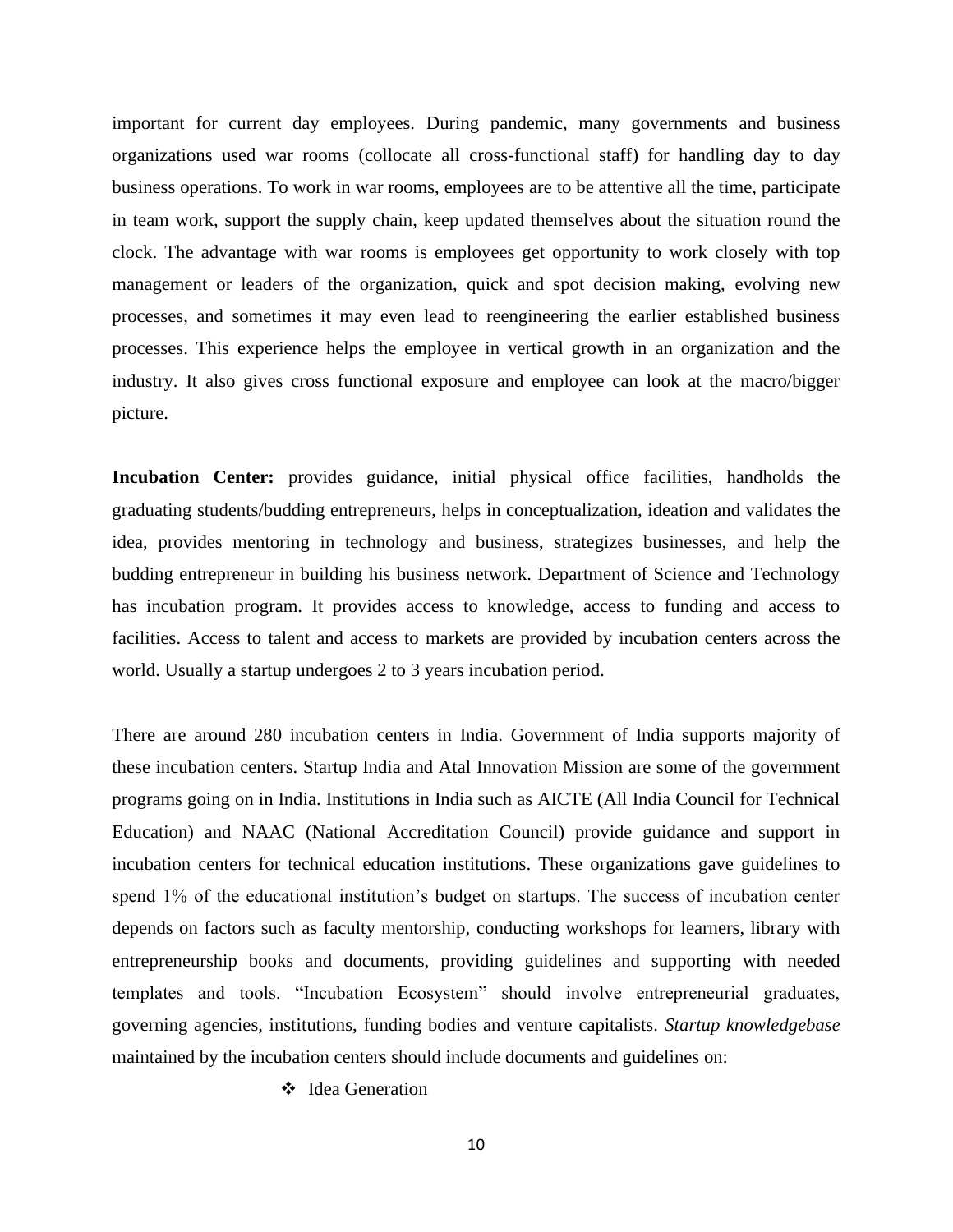- ❖ Checking Feasibility of Idea
- ❖ Demand Forecasting Tools
- ❖ Business Plan Templates
- ❖ Funding Startup
- ❖ Startup Registration aspects
- ❖ Intellectual property filing aspects
- ❖ Going for IPO (Initial Public Offerings)
- ❖ Venture Capitalist and Angel Investors
- ❖ List of Potential Investors
- ❖ Database on budding startups
- ❖ Templates, Tools
- ❖ Techno-Commercial Reports
- ❖ Financial Projection Tools
- ❖ Global investment funds and
- ❖ Technology resources
- ❖ Any useful reference books on startups/entrepreneurial stories

**Success Factors of Startups:** The success of startup depends mostly on how to make startup commercial, how to get angel investors, how to sell product, and how to get funding. The success factors of the organizations during pandemic included risk taking, quick learning, reengineer processes, quick decisions, employee initiative, social responsibility, Jugaad, modified supply chains, safety measures, and concern for others.

## **Conclusion:**

Despite the challenges ahead post-pandemic, to keep the economic ecosystem alive, organizations across the world are taking measures sticking to their missions. Temporarily, organizations may have to be flexible a bit in meeting their goals; however this pandemic experience, makes organizations robust, tough and can survive with minimal resources despite challenges serving the customers. Customers also across the world changed their perception the way they look at business organizations. Entrepreneurs got significant figure head roles during pandemic helping the community. Keeping the focus sectors in mind, India can turn around with